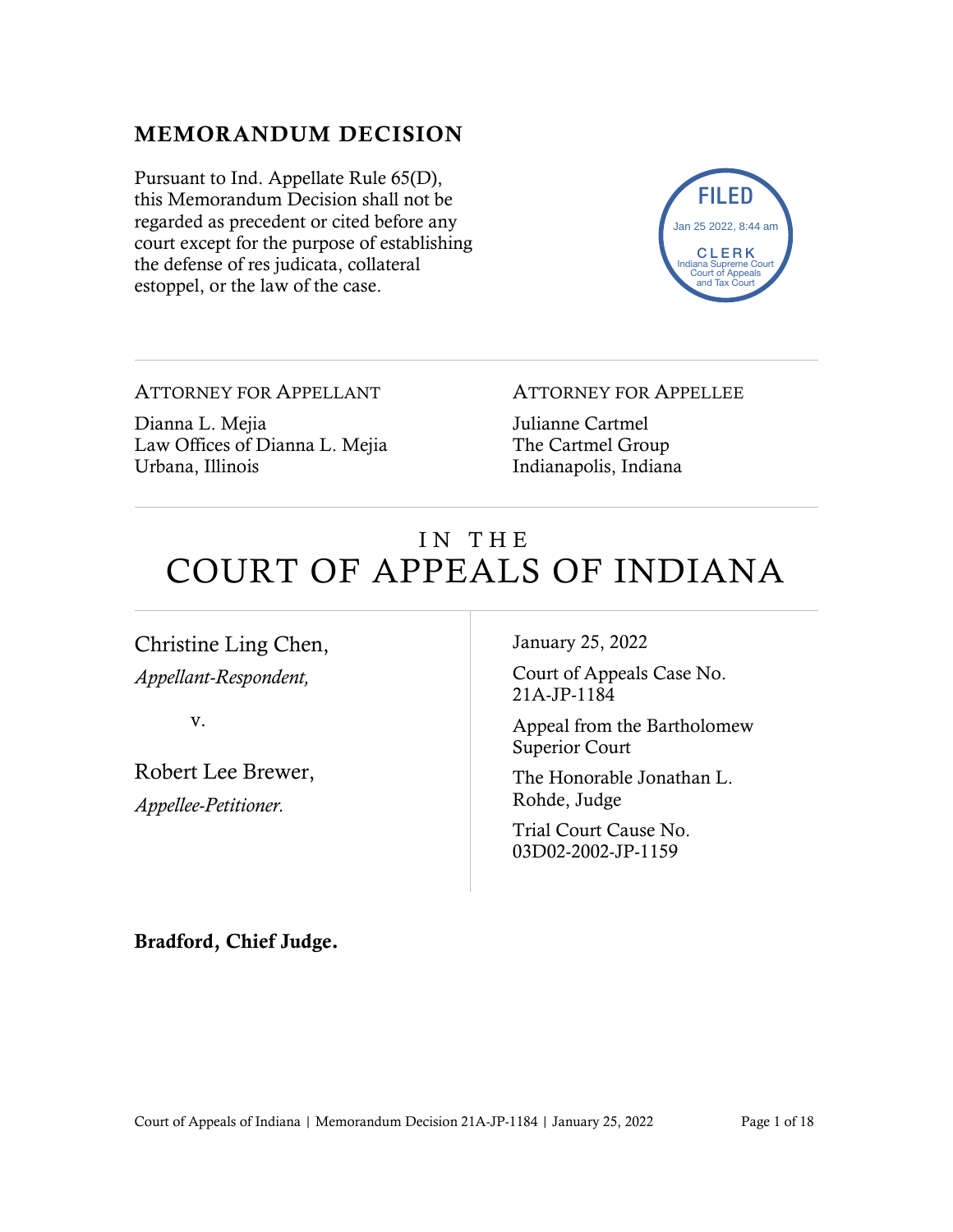# Case Summary

[1] Christine Ling Chen ("Mother") and Robert Brewer ("Father") (collectively, "Parents") are the biological parents of A.G.B. ("Child"). Although they never married, Parents cohabitated with Child until Mother was arrested on February 13, 2020, for allegedly committing domestic violence against Father in Child's presence. Father has been Child's sole care provider since that time. On February 28, 2020, Father filed a petition seeking sole legal custody of Child. Although Mother subsequently agreed to submit to a psychological examination that met certain requirements, Mother failed to do so. The trial court conducted a two-day evidentiary hearing on Father's petition on May 4– 5, 2021, after which it issued an order granting Father sole legal custody of Child, granting Mother parenting time with Child, and ordering Mother to pay child support. Mother contends that the trial court erred in relying on evidence that was excluded from the record, abused its discretion in granting sole legal custody to Father and in restricting her parenting time with Child, and erred in calculating her child support obligation. We affirm.

## Facts and Procedural History

[2] Mother and Father are the parents of Child, who was born out of wedlock on April 22, 2018. Paternity for Child was established by execution of a paternity affidavit. Following Child's birth and the establishment of paternity, Parents cohabitated with Child and did not have any formal custody, parenting time, or support orders in place.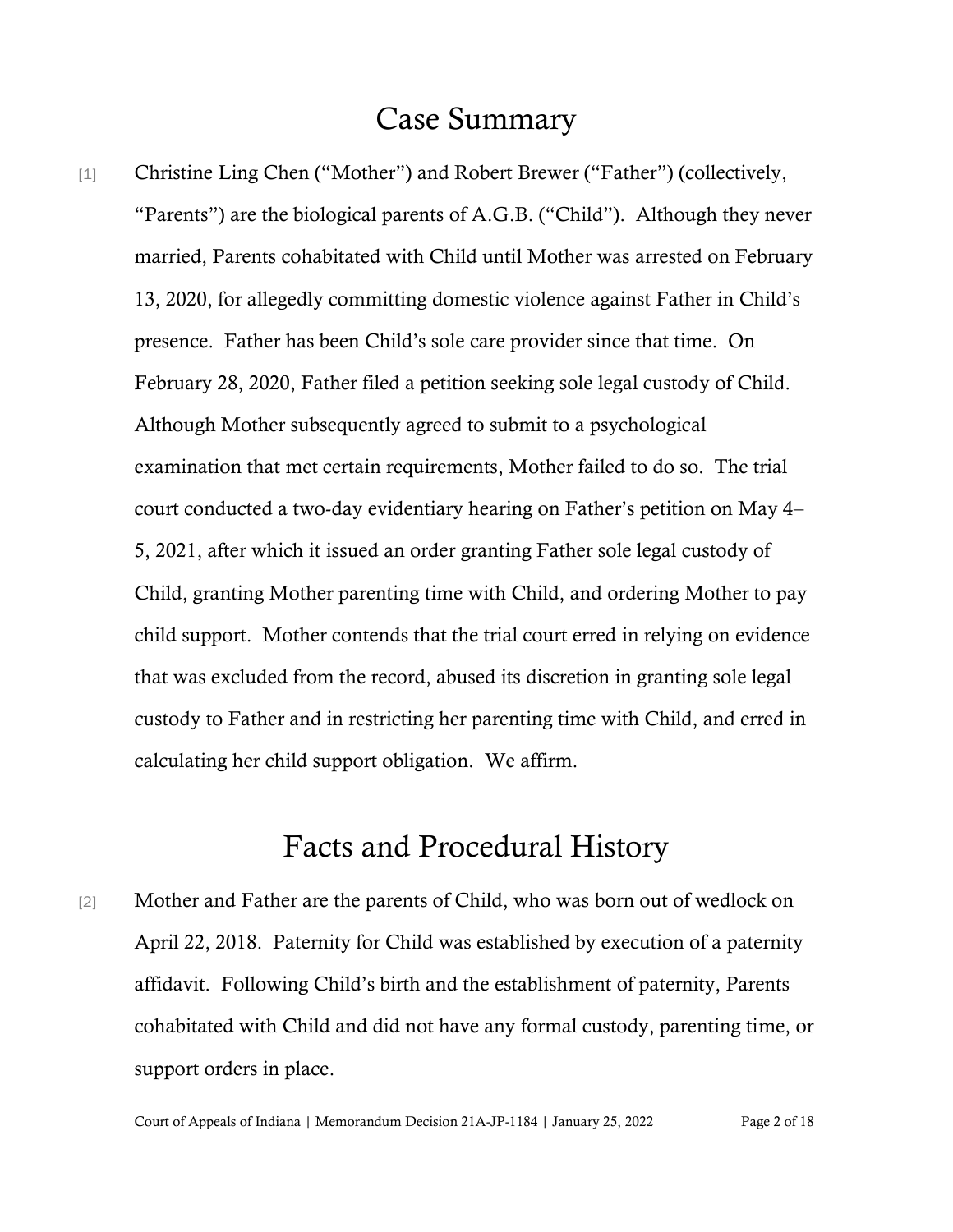- [3] On February 13, 2020, Mother was arrested for allegedly committing domestic violence against Father in the presence of Child. The Department of Child Services ("DCS") became involved with the family and, on February 14, 2020, executed a safety plan which restricted Mother's access to Child and prohibited Mother from returning to the family home. On February 28, 2020, Father filed a petition seeking sole legal and physical custody of Child. Mother has since requested joint legal and shared physical custody.
- [4] On July 10, 2020, Parents entered into a verified agreement for temporary custody and parenting time ("the Agreement"). Pursuant to the terms of the Agreement, Mother agreed

to schedule a full psychological evaluation within 14 days of the date this agreement is signed, and further agree to execute necessary releases for health and medical records to confirm proper disclosure of issues that must be addressed and compliance with recommended treatment, in sufficient time to obtain such records so that they may be reviewed prior to the final hearing in this matter. Mother shall promptly advise Father of the name of the provider conducting her psychological evaluation so that Father may schedule a separate appointment with that therapist for purposes of sharing his perspective on family issues pertaining to Mother, Father and [Child]. Mother shall ensure that she follows any recommendations for treatment included in the evaluation report specifically related to each parents' ability to make decisions in the best interests of [Child]. Mother's course of treatment shall address anger and stress management and Mother shall satisfactorily address any medical issues that may be deemed to be contributing to her outbursts and health issues that could pose risk to [Child]. Father shall provide Mother a copy of his psychological evaluation completed during the pending CHINS matter.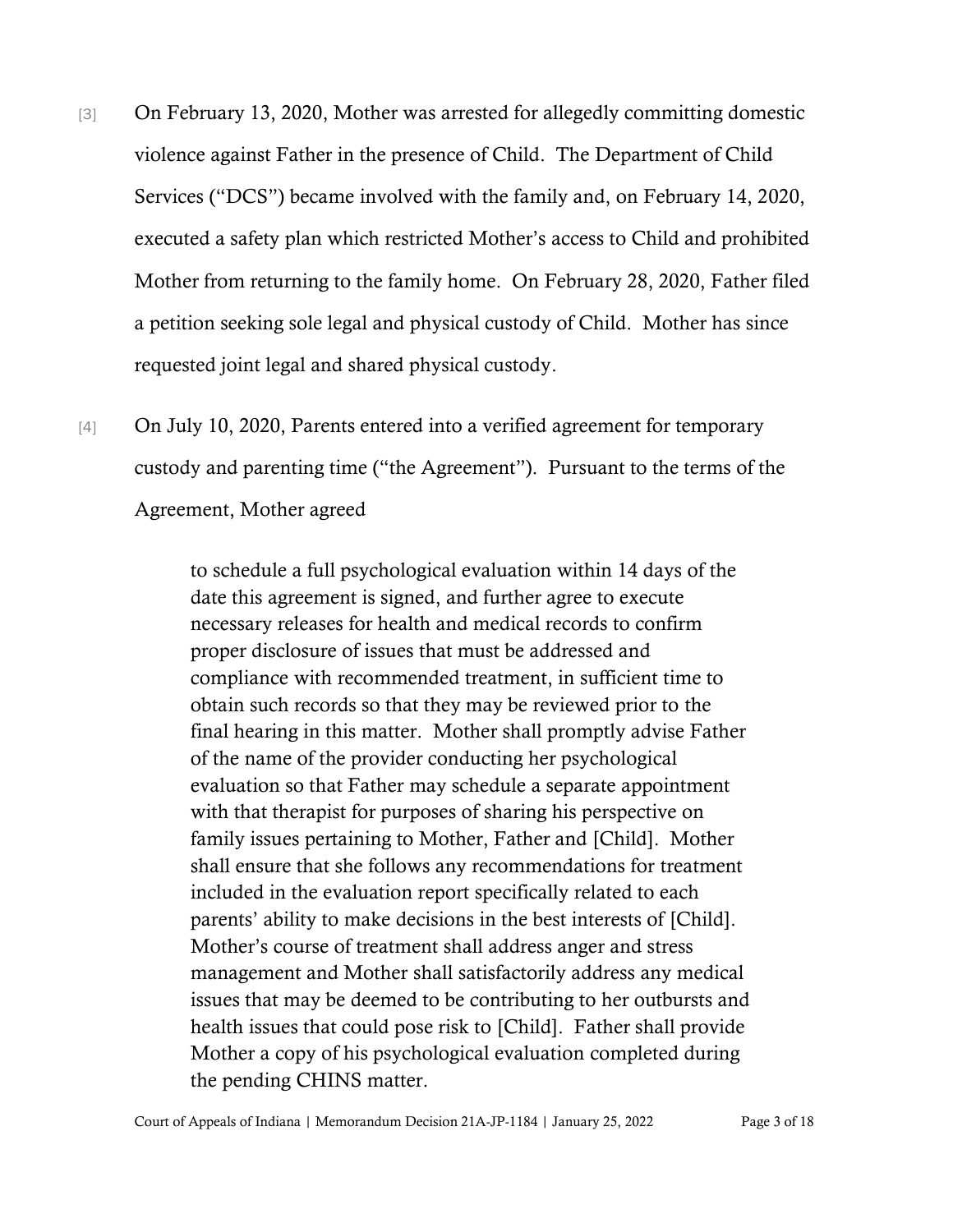Appellant's App. Vol. II pp. 32–33. Parents further agreed that it was in Child's best interests "that Father have sole legal custody of [Child] and that Father remain the primary care giver for [Child] pending final determination of custody, parenting time and child support." Appellant's App. Vol. II p. 31.

- [5] Following an August 31, 2020 hearing, the trial court ordered Mother to pay child support in the amount of \$90.00 per week and awarded Mother limited parenting time. The parties thereafter continued to request hearings regarding parenting time. On November 12, 2020, the trial court indicated that no further hearings would be held until Mother fully complied with the portion the Agreement relating to her completion of a psychological examination.
- [6] On November 13, 2020, Mother submitted documentation indicating that she had completed a comprehensive psychological evaluation with Dr. David L. Lombard, a licensed clinical psychologist, on August 27, 2020. The validity of this psychological evaluation was disputed throughout the proceedings.
- [7] The trial court scheduled a two-day evidentiary hearing for May 4 and 5, 2021. Mother subsequently requested permission to have Dr. Lombard testify telephonically or virtually, rather than in person. Father objected to this request. The trial court ultimately denied Mother's request and ordered that Dr. Lombard's report would "not be admitted into evidence, unless [he was] available to be examined and cross examined in person at the hearing." Appellant's App. Vol. II p. 82.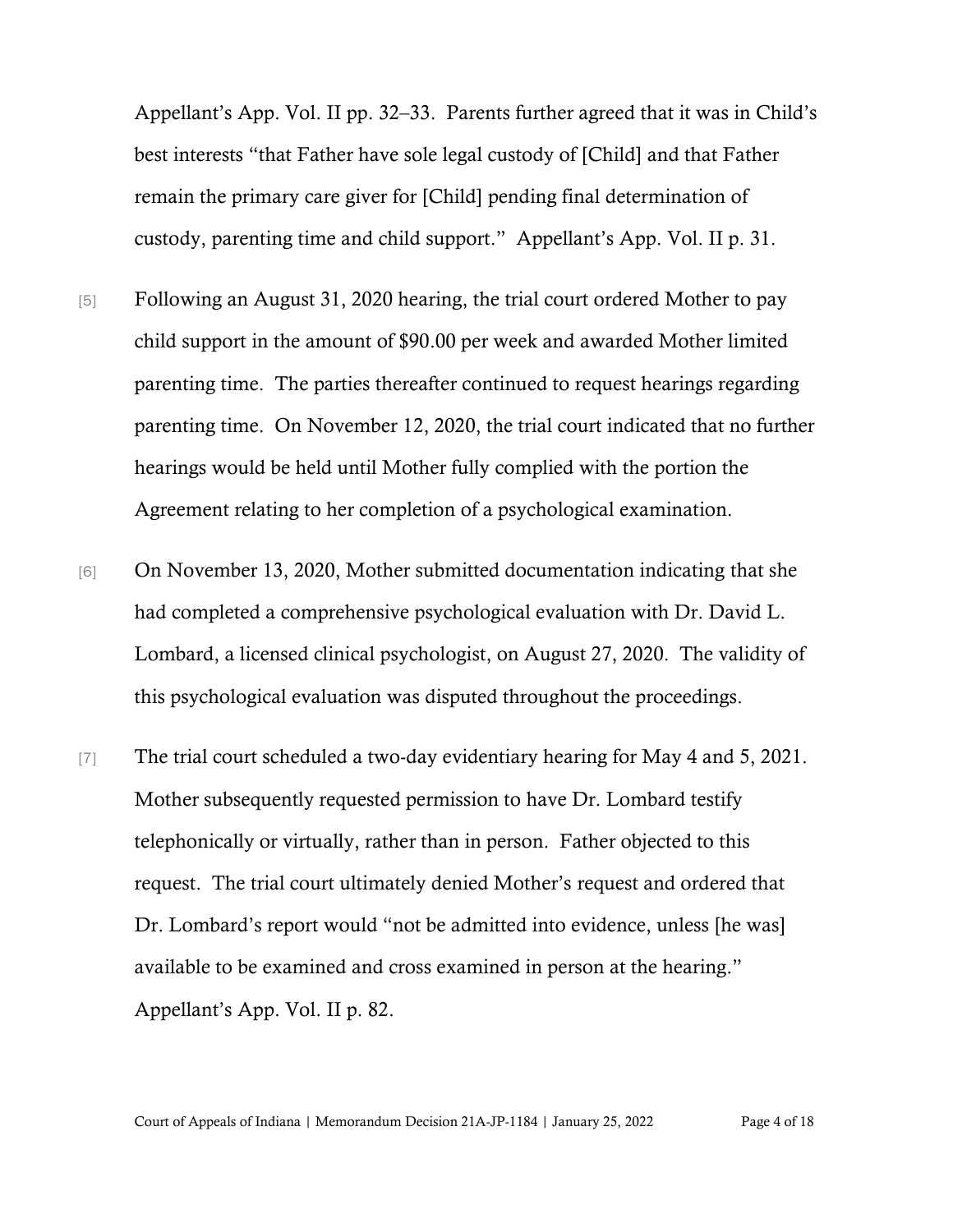[8] Pursuant to the trial court's prior order, Dr. Lombard's report was excluded from evidence at the evidentiary hearing after Mother failed to call him to testify in person. On May 25, 2021, the trial court issued an order in which it found as follows:

> 3. The Court has considered all relevant factors and makes its decision regarding custody, child support and parenting time in accordance with the best interests of the Child.

> > \*\*\*\*

6. As a part of [the Agreement], Mother was to schedule a full psychological examination within 14 days of the agreement; Mother further agreed to "promptly advise Father of the name of the provider conducting her psychological evaluation so that Father may schedule a separate appointment with that therapist for purposes of sharing his perspective on family issues pertaining to Mother, Father and [Child]."

7. Mother submitted her Notice of Compliance with Court Order on November l3, 2020[,] alleging that she completed a comprehensive psychological evaluation on August 27, 2020. This "comprehensive psychological evaluation" is not considered a "full psychological examination" as set forth in [the Agreement]. Therefore, Mother failed to complete a full psychological evaluation as agreed upon by the parties.

8. As a part of [the Agreement], Mother was to "ensure that she follows any recommendations for treatment included in the [psychological] evaluation." Since Mother failed to complete a full psychological evaluation as agreed upon by the parties, recommendations for her treatment are unknown.

9. As a part of [the Agreement], "Mother's course of treatment shall address anger and stress management." Mother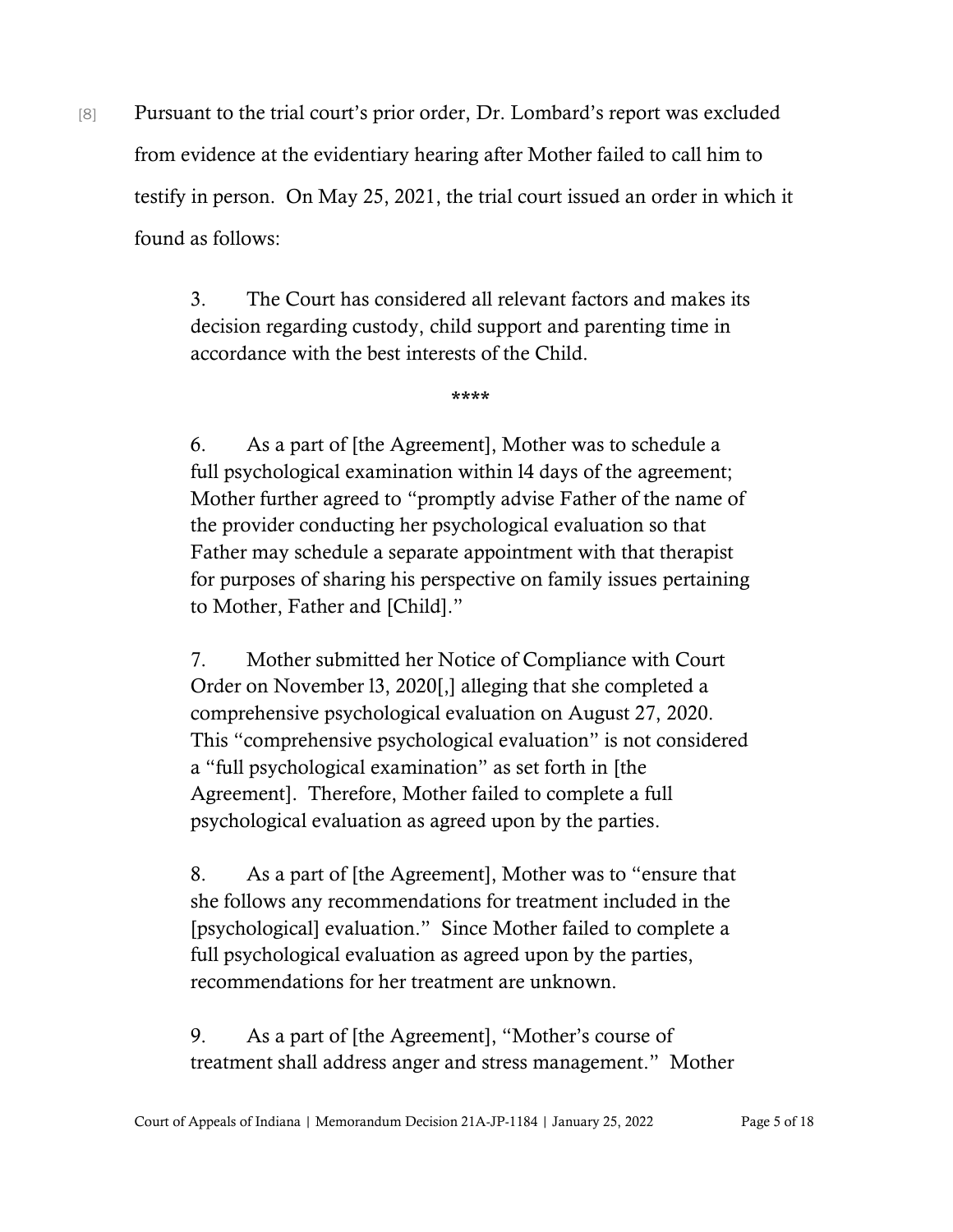engaged in numerous counseling sessions. However, she never disclosed her arrest for domestic battery and other details that would be necessary to properly address anger and stress management. Therefore, Mother failed to complete treatment that addressed anger control and stress management.

10. The parties are unable to meaningfully communicate on parenting issues, and joint custody is contrary to the best interests of the Child.

\*\*\*\*

12. It is in the Child's best interest that Father be awarded sole legal custody of the Child.

\*\*\*\*

l4. It is in the Child's best interest that the Court deviate from Indiana Parenting Time Guidelines for purposes of Mother's parenting time, because Mother failed to complete a full psychological evaluation as agreed upon by the parties, since recommendations for her treatment are unknown, and because Mother failed to complete treatment to address anger control or stress management. Mother will have parenting time with the Child according to the Indiana Parenting Time Guidelines, except Mother shall not have any overnights, and shall not have any extended parenting time in accordance with Section  $II(D)(2)$ &(3) of the Indiana Parenting Time Guidelines...

15. Father is not required to provide Mother with the opportunity for additional parenting time in accordance with Section I(C)(3) of the Indiana Parenting Time Guidelines. However, this does not prohibit Father from allowing Mother the opportunity for additional parenting time.

16. The ultimate goal is for Mother to have parenting time according to the Indiana Parenting Time Guidelines without the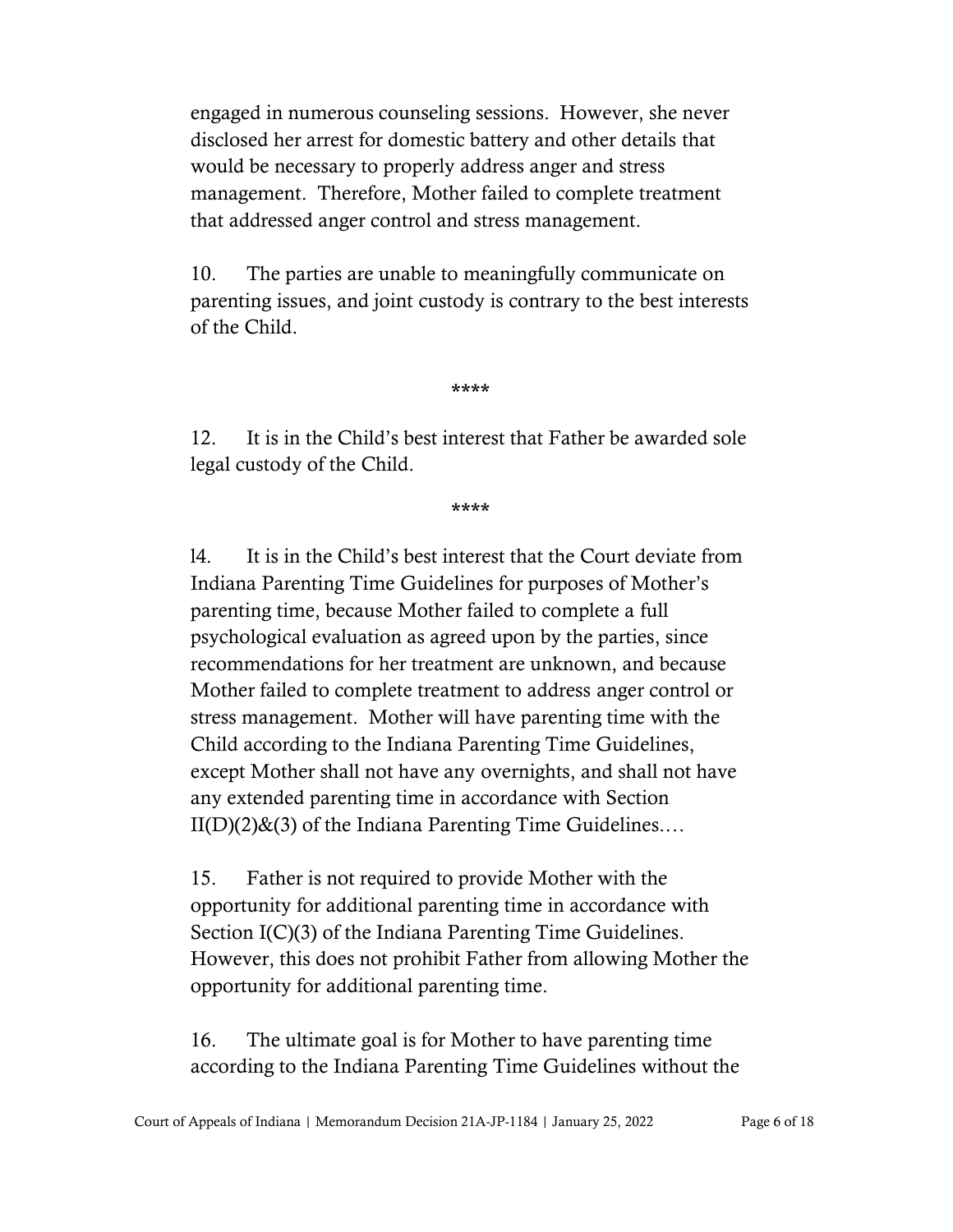deviations in paragraphs 14 and 15 of this Order. In order to work toward that ultimate goal, Mother will need to submit to and complete a comprehensive clinical psychiatric or psychological evaluation and meaningfully engage in any recommended follow-up treatment. In addition, Mother will need to complete treatment that addresses anger control and stress management. It will be necessary for Father to be an active participant in Mother's psychological evaluation, recommended follow-up treatment, and anger and stress management treatment, to the extent that [his participation] ensures the persons involved in the evaluations and treatment are aware of his perspective on family issues pertaining to Mother, Father and the child. Both Father and Mother shall cooperate in this process, and shall follow any recommendations from the professionals involved in Mother's treatment plan for when and how to transition from her current parenting time to parenting time according to the Indiana Parenting Time Guidelines without the deviations in paragraphs l4 and 15 of this Order.

Appellant's App. Vol. II pp. 16–18. The trial court also ordered Mother to pay child support in the amount of \$124.81 per week.

# Discussion and Decision

[9] Mother raises four issues on appeal, which we rephrase as whether the trial court (I) erred in relying on evidence that was excluded from the record, (II) abused its discretion in granting sole legal custody to Father, (III) abused its discretion by restricting her parenting time without making any findings relating to physical endangerment or emotional impairment to Child, and (IV) erred in including insurance premiums and childcare expenses in its calculation of child support.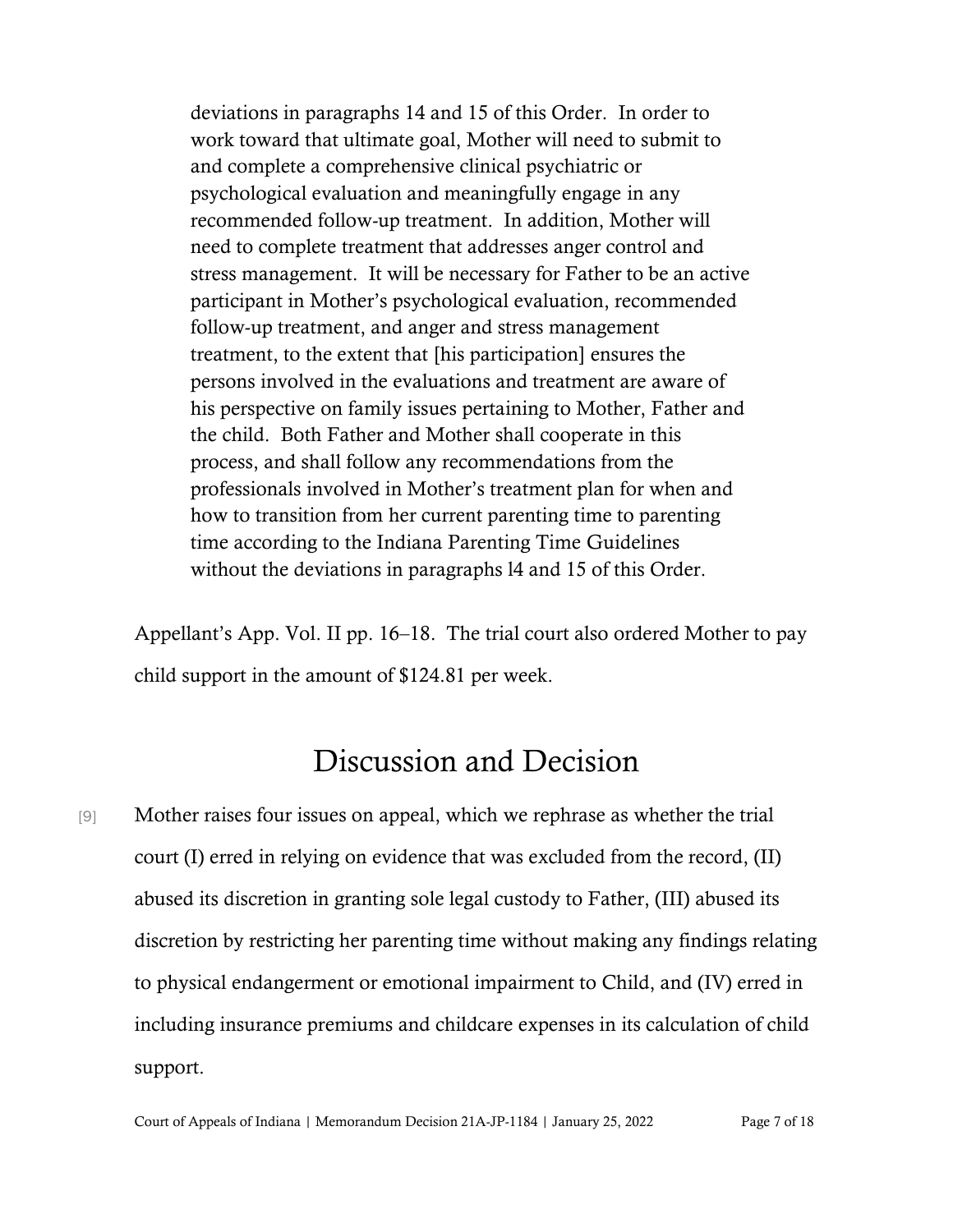# I. Alleged Reliance on Excluded Evidence

[10] Mother contends that the trial court erroneously relied on excluded evidence, asserting that

> [t]he trial court's determination regarding child custody and parenting time was based on the court's consideration, and analysis, of the validity of the psychological assessment report authored by Dr. Lombard after his evaluation of Mother. The trial court's reliance on evidence that was not introduced or admitted at the evidentiary hearing is clearly erroneous and constitutes an abuse of discretion.

Appellant's Br. p. 20. "Clear error occurs when our review of the evidence most favorable to the judgment leaves us firmly convinced that a mistake has been made." *Maddux v. Maddux*, 40 N.E.3d 971, 974–75 (Ind. Ct. App. 2015). For his part, Father contends that Mother's assertion "is a gross mischaracterization of the proceedings and the trial court's findings." Appellee's Br. p. 12.

[11] In raising this contention, Mother points to three of the trial court's findings, specifically:

> 6. As a part of [the Agreement], Mother was to schedule a full psychological examination within l4 days of the agreement; Mother further agreed to "promptly advise Father of the name of the provider conducting her psychological evaluation so that Father may schedule a separate appointment with that therapist for purposes of sharing his perspective on family issues pertaining to Mother, Father and [Child]."

7. Mother submitted her Notice of Compliance with Court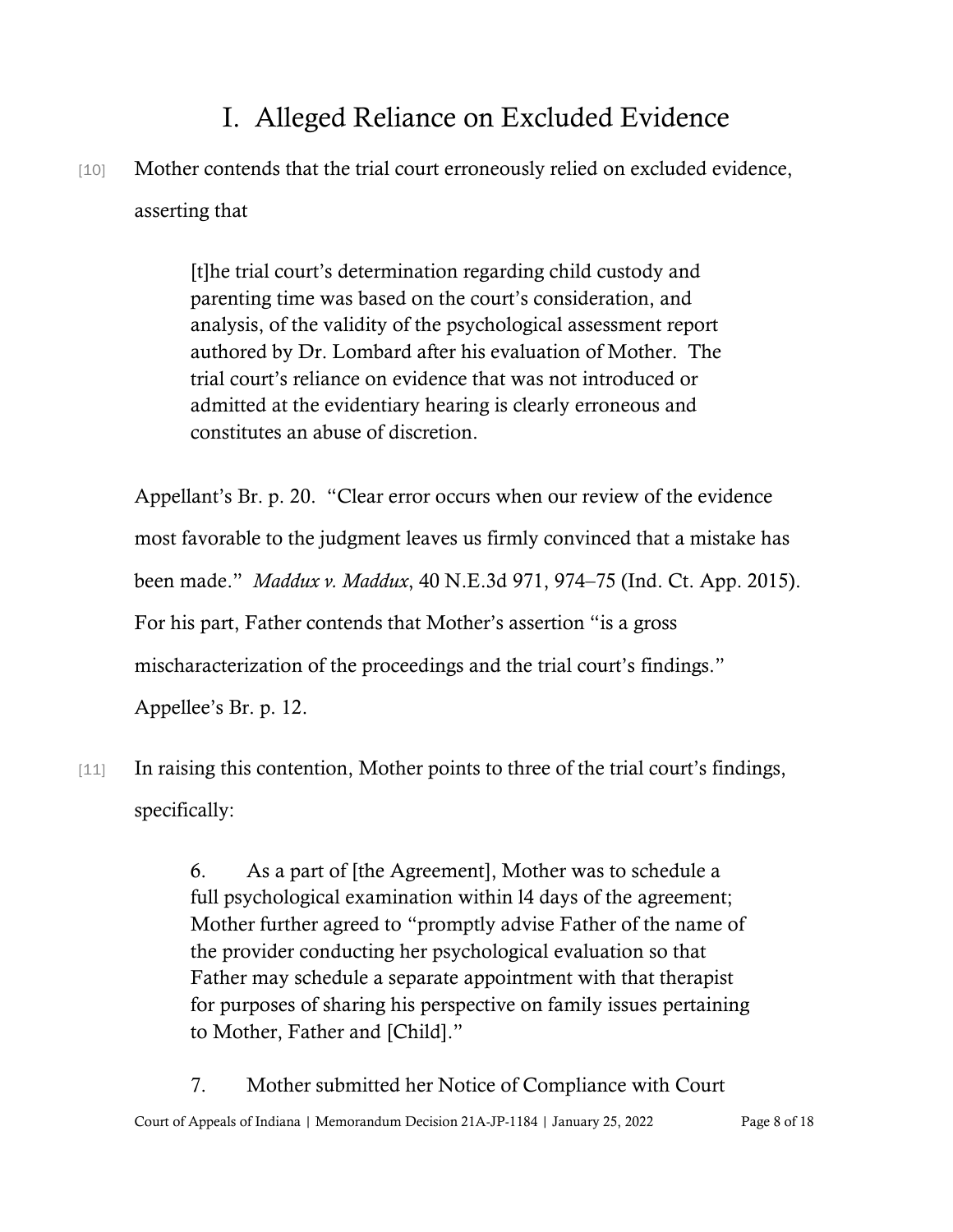Order on November l3, 2020[,] alleging that she completed a comprehensive psychological evaluation on August 27, 2020. This "comprehensive psychological evaluation" is not considered a "full psychological examination" as set forth in [the Agreement]. Therefore, Mother failed to complete a full psychological evaluation as agreed upon by the parties.

8. As a part of [the Agreement], Mother was to "ensure that she follows any recommendations for treatment included in the [psychological] evaluation." Since Mother failed to complete a full psychological evaluation as agreed upon by the parties, recommendations for her treatment are unknown.

Appellant's App. Vol. II pp. 16–17.

[12] In each of the challenged findings, the trial court's language clearly indicates that it was referencing the Agreement, which was properly before the court for consideration. Findings #6 and #8 accurately reflect the language of the Agreement, while Finding #7 accurately reflects the procedural history of the case, *i.e.*, that Mother filed a notice of completion of an examination. Father argued, both prior to and during the evidentiary hearing, that the examination to which Mother claimed to have submitted did not satisfy the requirements set forth in the Agreement. The question of whether the examination satisfied the requirements of the Agreement was therefore squarely before the trial court and the trial court could, without considering any statements contained in Dr. Lombard's excluded report, look to the Agreement and determine that the examination did not satisfy its requirements. In addition, nothing in the record indicates that Mother completed a different examination that complied with the requirements of the Agreement or provided any information about treatment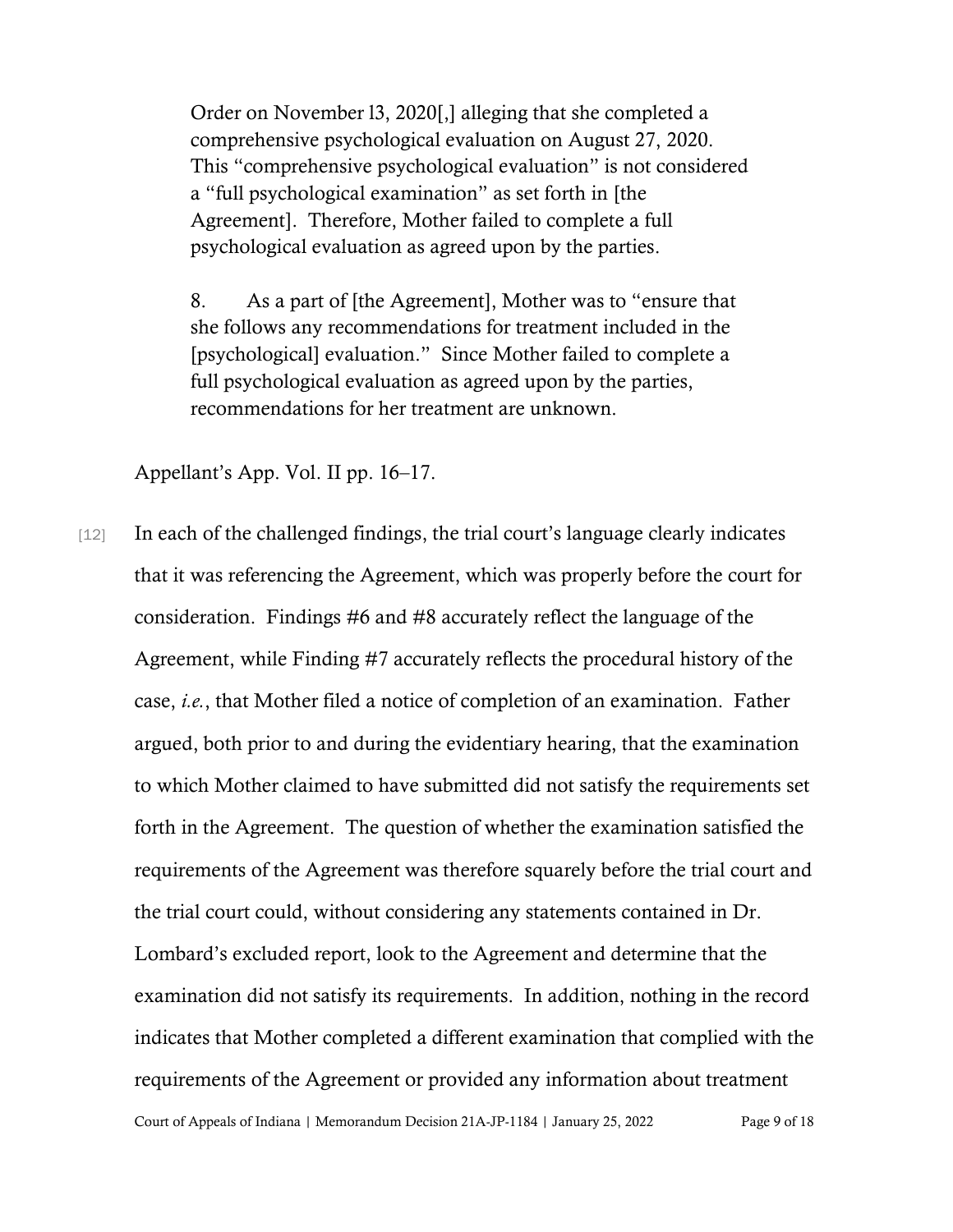that was recommended by any such examination. The trial court, therefore, did not err in finding that Mother had failed to complete an evaluation as agreed upon by the parties or by stating that recommendations for potential necessary treatment are unknown.

[13] The trial court's findings were based upon evidence squarely before it for consideration. Nothing in any of the challenged findings even suggests that the trial court considered excluded evidence. As such, we conclude that the challenged findings are supported by the record and are not clearly erroneous.

## II. Custody

- [14] "In an initial custody determination, both parents are presumed equally entitled to custody, and the '[t]he court shall determine custody and enter a custody order in accordance with the best interest of the child.'" *Purnell v. Purnell*, 131 N.E.3d 622, 626 (Ind. Ct. App. 2019) (quoting Ind. Code § 31-17-2-8). "There is no presumption favoring either parent." *Id.* (citing Ind. Code § 31-17-2-8). In determining the child's best interest, the trial court must consider all relevant factors, including specifically the following:
	- (1) the age and sex of the child.
	- (2) The wishes of the child's parent or parents.
	- (3) The wishes of the child, with more consideration given to the child's wishes if the child is at least fourteen (14) years of age.
	- (4) The interaction and interrelationship of the child with:
		- (A) The child's parent or parents;
		- (B) The child's siblings; and
		- (C) Any other person who may significantly affect the child's best interests.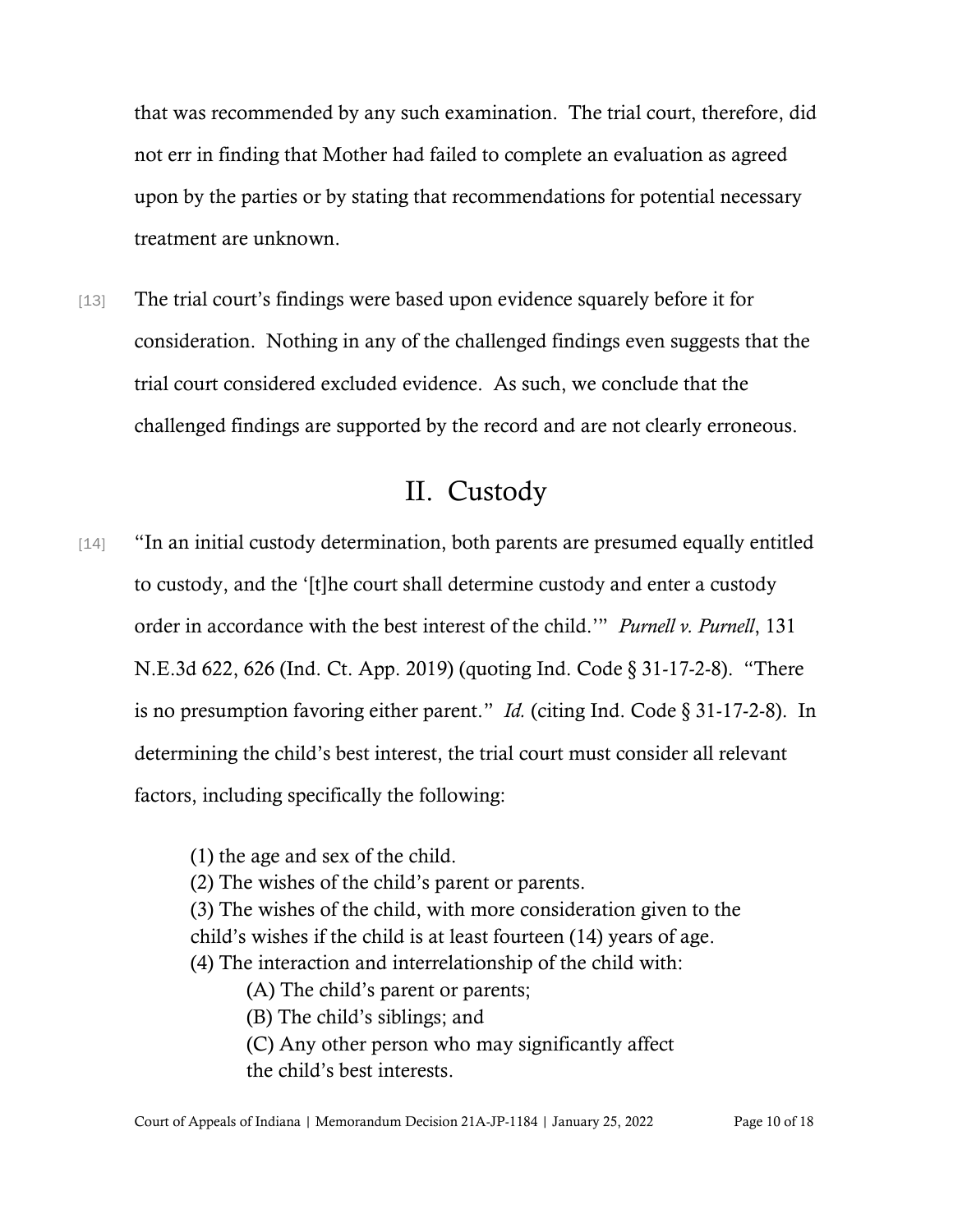(5) The child's adjustment to the child's

- (A) Home;
- (B) School; and
- (C) Community.

(6) The mental and physical health of all individuals involved.

(7) Evidence of a pattern of domestic or family violence by either parent.

(8) Evidence that the child has been cared for by a de facto custodian.

Ind. Code § 31-17-2-8. The trial court's decisions on child custody "are reviewed only for an abuse of discretion." *Sabo v. Sabo*, 858 N.E.2d 1064, 1068 (Ind. Ct. App. 2006).

[15] There is a well-established preference in Indiana "'for granting latitude and deference to our trial judges in family law matters.'" *Steele-Giri v. Steele*, 51 N.E.3d 119, 124 (Ind. 2016) (quoting *In re Marriage of Richardson*, 622 N.E.2d 178, 178 (Ind. 1993)). In this regard, the Indiana Supreme Court has explained that:

> [a]ppellate deference to the determinations of our trial court judges, especially in domestic relations matters, is warranted because of their unique, direct interactions with the parties faceto-face, often over an extended period of time. Thus enabled to assess credibility and character through both factual testimony and intuitive discernment, our trial judges are in a superior position to ascertain information and apply common sense, particularly in the determination of the best interests of the involved children.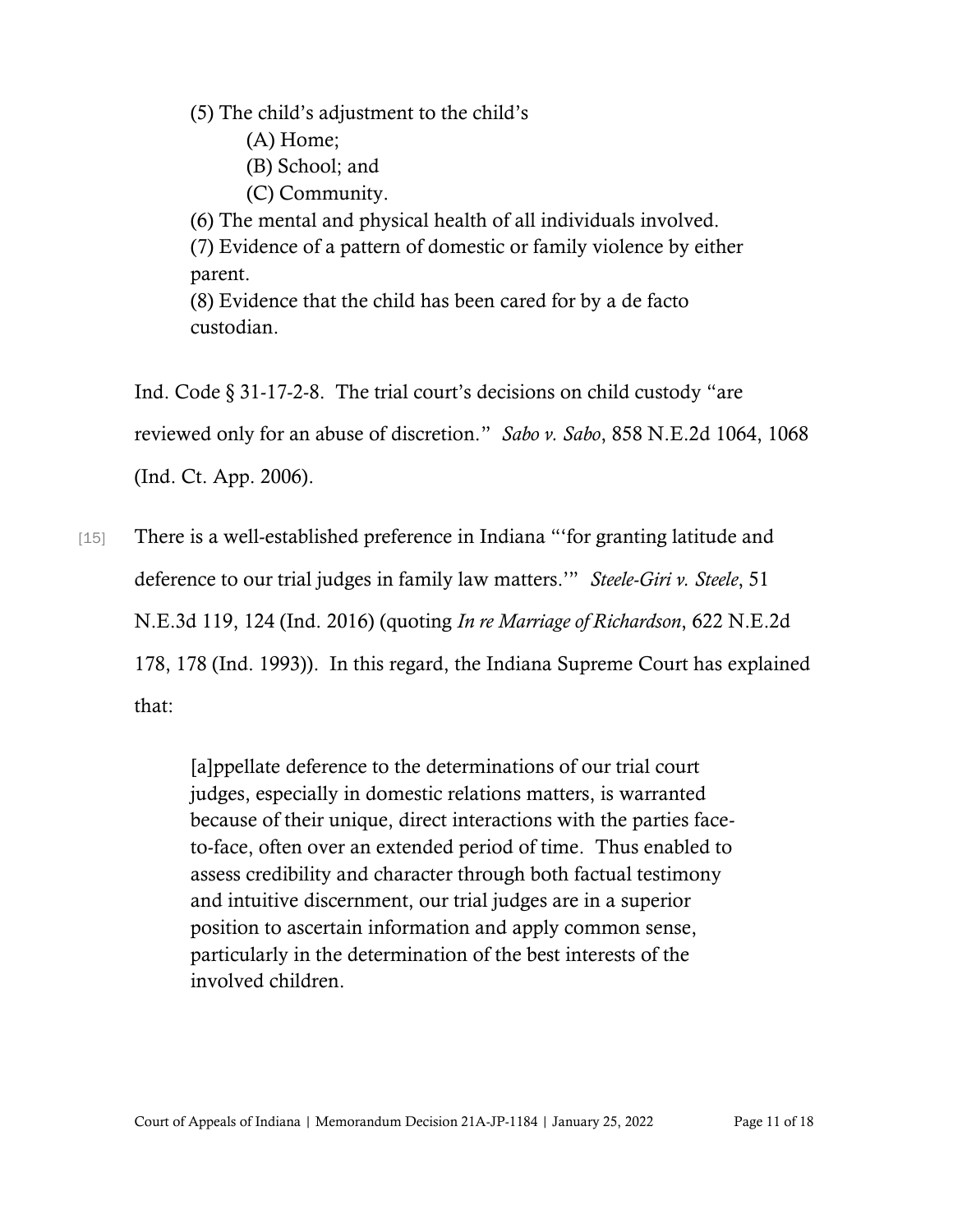*Best v. Best*, 941 N.E.2d 499, 502 (Ind. 2011). "It is not enough on appeal that the evidence might support some other conclusion; rather, the evidence must positively require the result sought by the appellant." *Purnell*, 131 N.E.3d at 627 (citing *D.C. v. J.A.C.*, 977 N.E.2d 951, 957 (Ind. 2012)). "Accordingly, we will not substitute our own judgment if any evidence or legitimate inferences support the trial court's judgment." *Id.*

- [16] In finding that it was in Child's best interests for Father to be awarded sole legal custody, the trial court specifically noted that it considered "all relevant factors and makes it decision … in accordance with the best interests of the Child." Appellant's App. Vol. II p. 16. Mother contends that "the trial court's award of sole legal custody to Father is against the logic and effects of the facts and circumstances" of the case. Appellant's Br. p. 20 (capitalization omitted). We cannot agree.
- [17] Mother argues that the trial court "improperly considered [her] psychological evaluation in its custody determination and therefore erred in its decision regarding custody of the parties' minor Child." Appellant's Br. p. 21. On the contrary, Mother's mental health was clearly an appropriate factor for the trial court to consider pursuant to Indiana Code section 31-17-2-8(6), and given given that the record contained allegations that Mother had previously threatened to harm both Father and Child, it was not inappropriate for the trial court to consider the fact that Mother had failed to complete the agreed upon mental health evaluation and recommended treatment in considering Child's best interests.

Court of Appeals of Indiana | Memorandum Decision 21A-JP-1184 | January 25, 2022 Page 12 of 18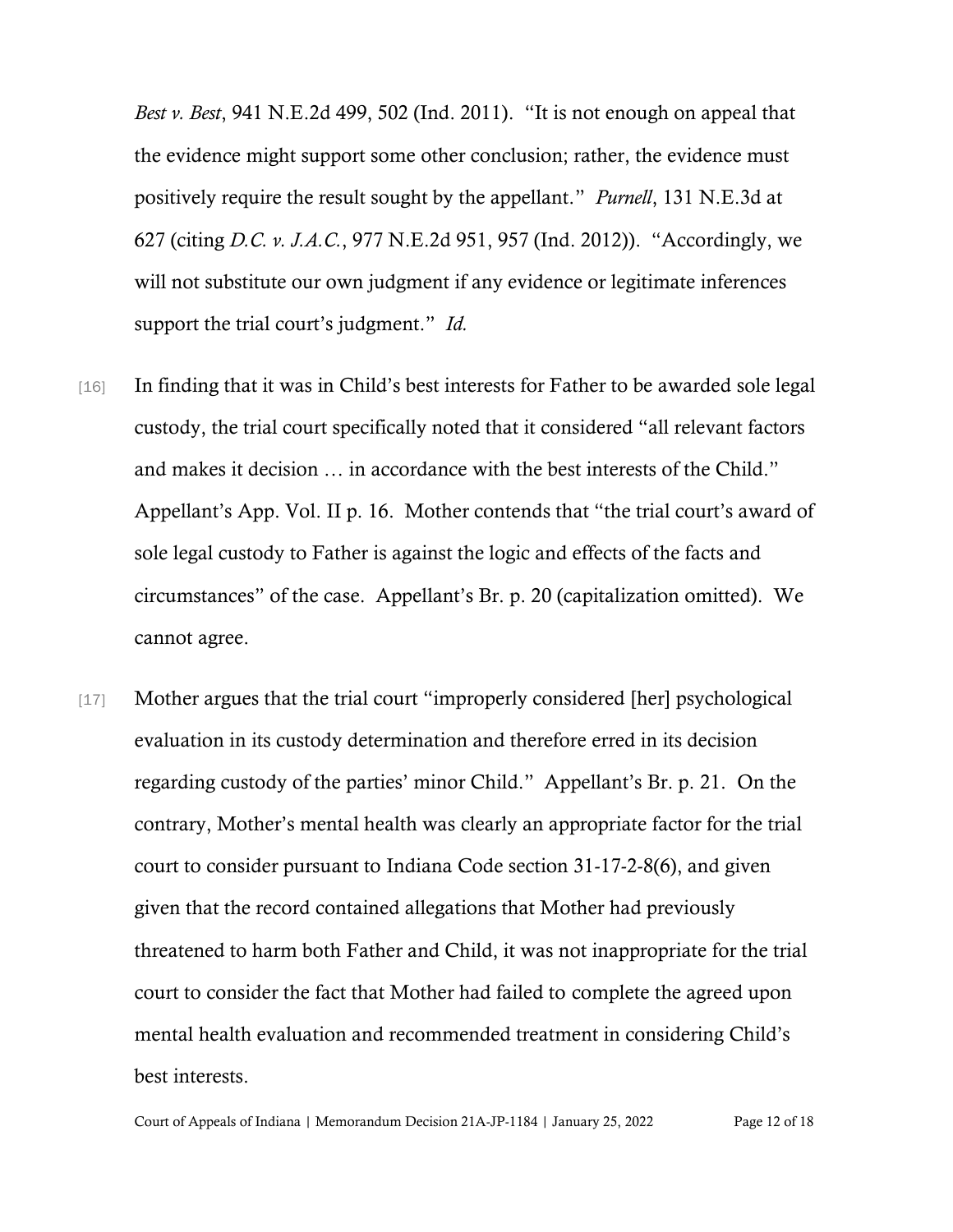- [18] While the trial court's findings did not suggest that Mother had ever physically harmed Child, the findings did note that Mother had been arrested for allegedly committing domestic violence against Father while in the presence of Child. This is an appropriate factor for the trial court to consider pursuant to Indiana Code section 31-17-2-8(7). We also believe that one may reasonably infer that witnessing domestic violence between Mother and Father likely had a negative effect on Child. DCS Case Manager Amanda Myers, who worked with Father in creating Child's safety plan, testified as such, stating that "the evidence strongly supports that it is not healthy and it is not in the best interest of the child," to see a parent being physically aggressive toward the other parent. Tr. Vol. II p. 90.
- [19] Further, since the episode of domestic violence by Mother, Father had been Child's sole caregiver. The record contains evidence suggesting that Child is comfortable with Father and is well-adjusted to his care. The record does not demonstrate the same for Mother, instead indicating that Child was hesitant around and did not want to be touched by Mother. Mother had also indicated to Father on multiple occasions that she would leave, leaving Child with Father. It is unclear where Mother would go or what she would do for employment if she left given that in discussing her prior employment prior to her relationship with Father, Mother alluded to working in the illicit massage industry and working undercover for police "just for prostitution and also drugs and also for fake marriage, just that type" of thing, reporting to "Eddy, from Washington." Tr. Vol. III p. 232.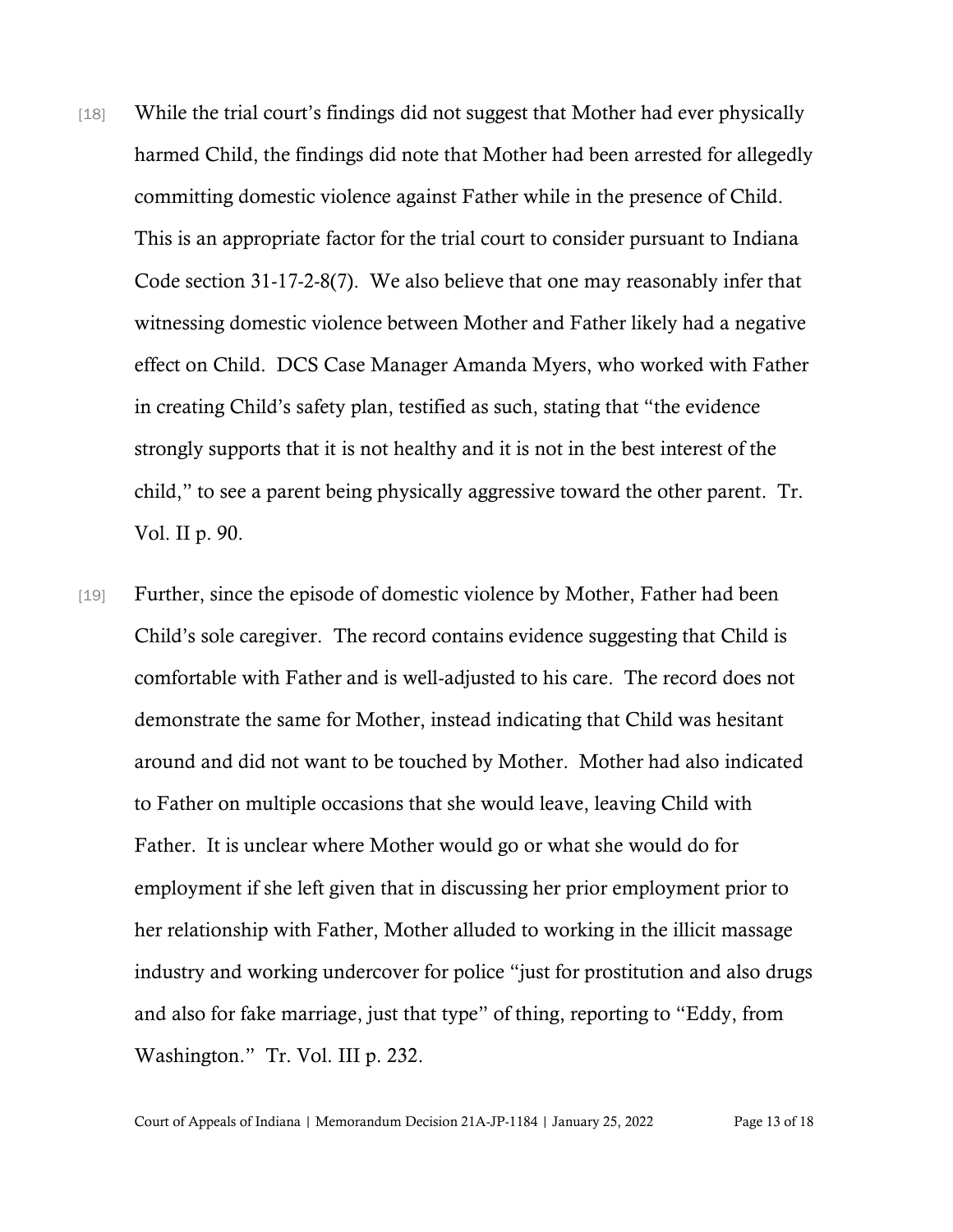- [20] The record also supports the trial court's findings that the parties were unable to meaningfully communicate with each other regarding issues relating to Child, with Mother admitting that she had previously refused to communicate with Father because "he wants to have the full custody." Tr. Vol. IV p. 6. Mother had also previously sought unnecessary medical care for Child, unnecessarily taking Child to the hospital on at least three occasions.
- [21] Despite Mother's claim, we cannot say that the trial court's determination "amounts to punishing Mother for non-compliance with the custody agreement." Appellant's Br. p. 23. The trial court's findings show that the trial court considered the relevant considerations regarding Child's best interests in awarding sole legal custody to Father. The trial court, therefore, did not abuse its discretion in this regard.

#### III. Parenting Time

[22] In making decisions regarding the amount of parenting time to award a noncustodial parent, trial courts "give foremost consideration to the best interests of the child." *Marlow v. Marlow*, 702 N.E.2d 733, 735 (Ind. Ct. App. 1998), *trans. denied*. When reviewing the trial court's resolution of a visitation issue, we reverse only when the trial court abused its discretion. *Id.* "If the record reveals a rational basis supporting the trial court's determination, no abuse of discretion occurred." *Id.* Furthermore, because judgments in custody matters "typically turn on essentially factual determinations," factual determinations "will be set aside only when they are clearly erroneous."

Court of Appeals of Indiana | Memorandum Decision 21A-JP-1184 | January 25, 2022 Page 14 of 18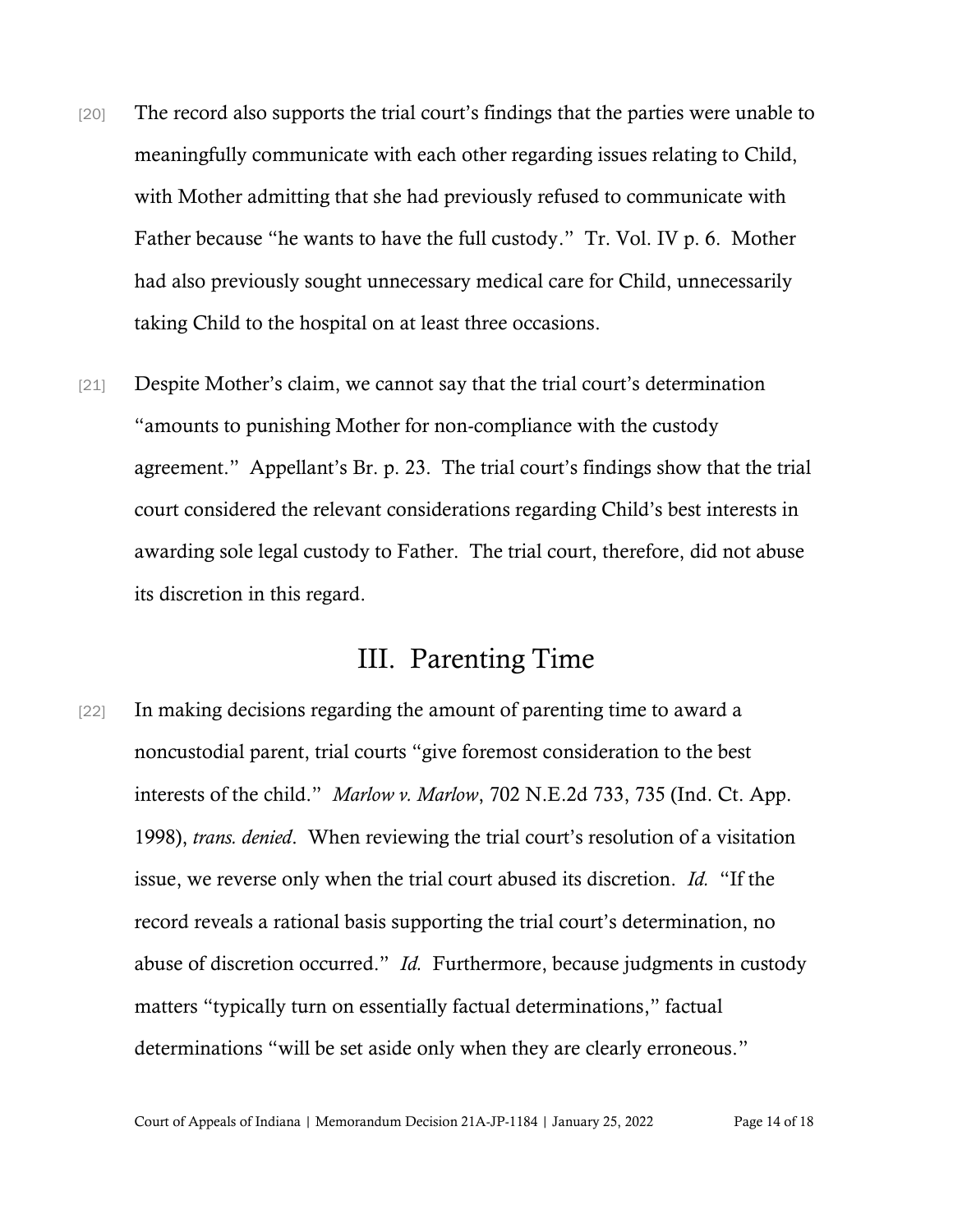*Baxendale v. Raich*, 878 N.E.2d 1252, 1257 (Ind. 2008). "We will not substitute our own judgment if any evidence or legitimate inferences support the trial court's judgment." *Id.* at 1257–58. Likewise, "[w]e will not reweigh the evidence or reassess the credibility of witnesses." *Marlow*, 702 N.E.2d at 735.

[23] Again, with regard to parenting time, the trial court found as follows:

l4. It is in the Child's best interest that the Court deviate from Indiana Parenting Time Guidelines for purposes of Mother's parenting time, because Mother failed to complete a full psychological evaluation as agreed upon by the parties, since recommendations for her treatment are unknown, and because Mother failed to complete treatment to address anger control or stress management. Mother will have parenting time with the Child according to the Indiana Parenting Time Guidelines, except Mother shall not have any overnights, and shall not have any extended parenting time in accordance with Section  $II(D)(2)$ &(3) of the Indiana Parenting Time Guidelines....

15. Father is not required to provide Mother with the opportunity for additional parenting time in accordance with Section I(C)(3) of the Indiana Parenting Time Guidelines. However, this does not prohibit Father from allowing Mother the opportunity for additional parenting time.

16. The ultimate goal is for Mother to have parenting time according to the Indiana Parenting Time Guidelines without the deviations in paragraphs 14 and 15 of this Order. In order to work toward that ultimate goal, Mother will need to submit to and complete a comprehensive clinical psychiatric or psychological evaluation and meaningfully engage in any recommended follow-up treatment. In addition, Mother will need to complete treatment that addresses anger control and stress management. It will be necessary for Father to be an active participant in Mother's psychological evaluation, recommended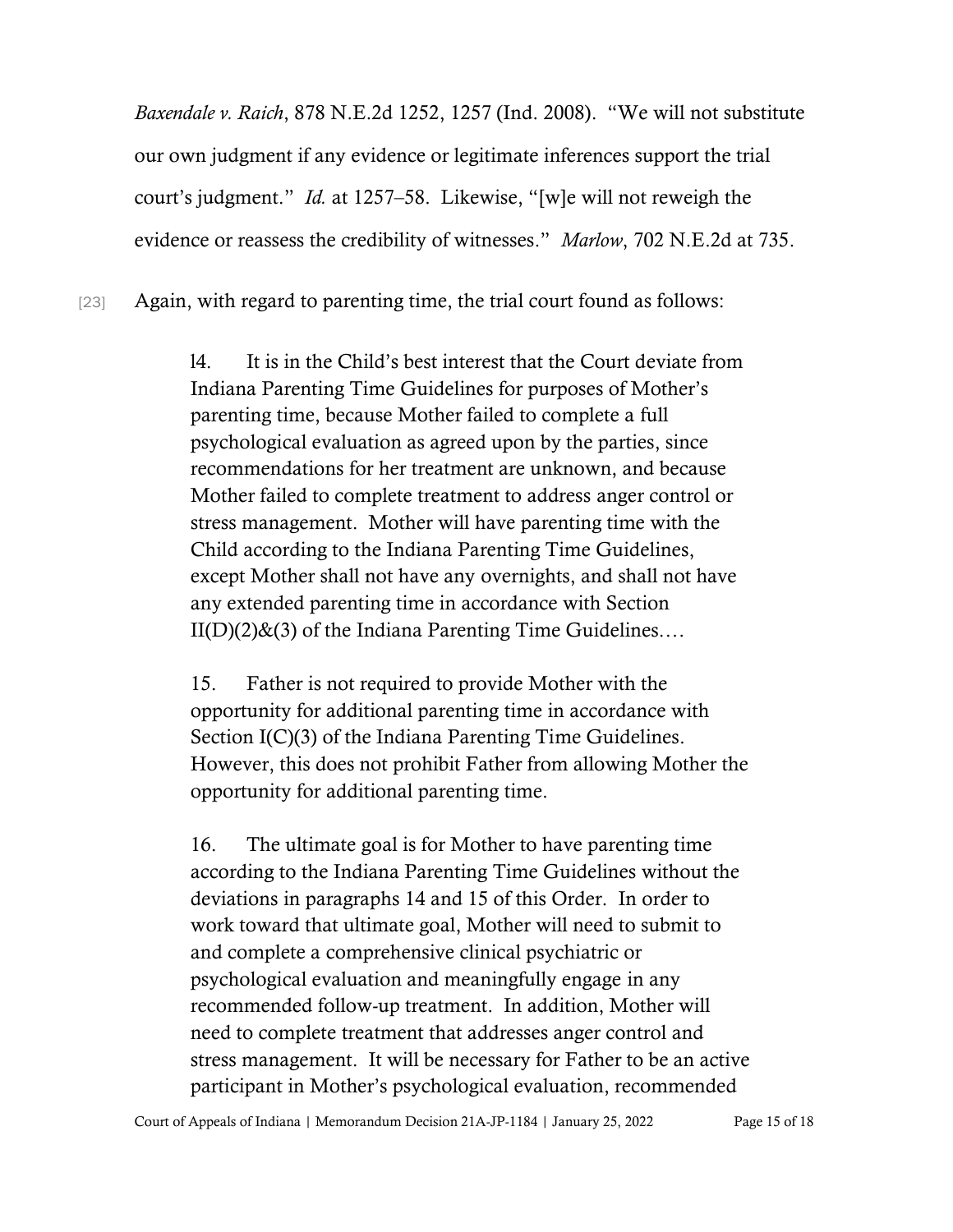follow-up treatment, and anger and stress management treatment, to the extent that [his participation] ensures the persons involved in the evaluations and treatment are aware of his perspective on family issues pertaining to Mother, Father and the child. Both Father and Mother shall cooperate in this process, and shall follow any recommendations from the professionals involved in Mother's treatment plan for when and how to transition from her current parenting time to parenting time according to the Indiana Parenting Time Guidelines without the deviations in paragraphs l4 and 15 of this Order.

#### Appellant's App. Vol. II pp. 17–18.

[24] Indiana Code section 31-14-14-1(a) provides that "[a] noncustodial parent is entitled to reasonable parenting time rights unless the court finds, after a hearing, that parenting time might: (1) endanger the child's physical health and well-being; or (2) significantly impair the child's emotional development." In challenging the portion of the trial court's order relating to parenting time, Mother is seemingly arguing that the amount of parenting time she was awarded is unreasonable. In support of her claim that the trial court erroneously restricted her parenting time, Mother again asserts that the trial court relied on excluded evidence. For the reasons stated above, Mother's claim fails, and we again conclude that the trial court did not rely on excluded evidence, but rather on evidence properly before the court, *i.e.*, the Agreement. The trial court's findings make it clear that the goal is to increase Mother's parenting time with Child once she successfully complies with the Agreement, including submitting to a full psychological examination in the manner described in the Agreement and completing any recommended services.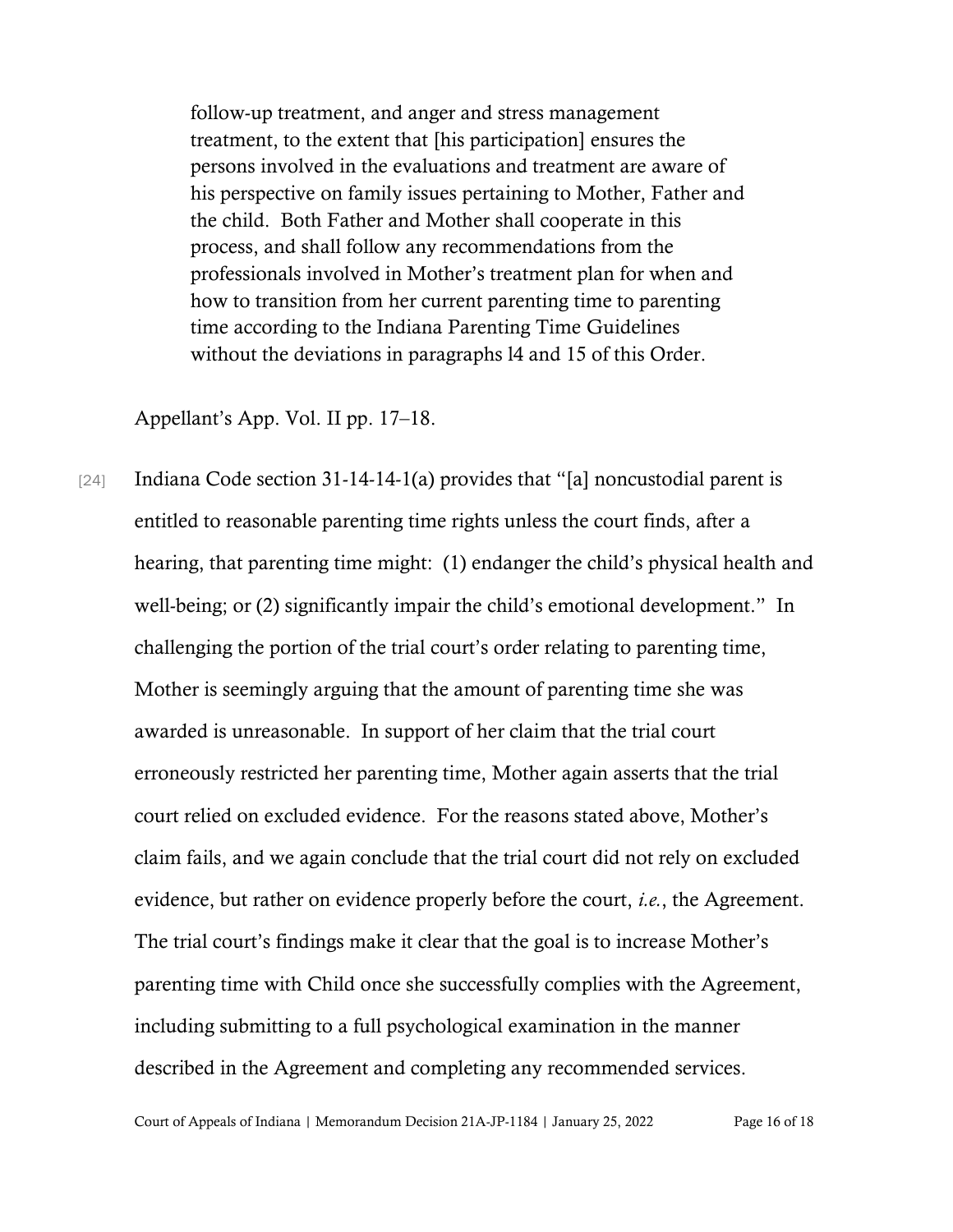Mother has complete control over if and when she does so. In the meantime, for the reasons discussed above relating to Child's best interests, we cannot say that the trial court abused its discretion in limiting Mother's parenting time with Child.

#### IV. Child Support

[25] Child support calculations are made utilizing the income shares model set forth in the Indiana Child Support Guidelines. *See McGill v. McGill*, 801 N.E.2d 1249, 1251 (Ind. Ct. App. 2004). The Guidelines apportion the cost of supporting children between the parents according to their means, on the premise that children should receive the same portion of parental income after a dissolution that they would have received if the family had remained intact. *See id*. The trial court is vested with broad discretion in making child support determinations. *Carter v. Dayhuff*, 829 N.E.2d 560, 569 (Ind. Ct. App. 2005). A calculation of child support under the Guidelines is presumed to be valid. *McGill*, 801 N.E.2d at 1251.

> We will reverse a trial court's grant or denial of a request for modification of child support only where the court has abused its discretion. *Carter*, 829 N.E.2d at 569–70. An abuse of discretion occurs when the trial court misinterprets the law or the decision is clearly against the logic and effect of the facts and circumstances before the court. *Id*. We do not reweigh the evidence or judge the credibility of the witnesses upon review; rather, we consider only the evidence most favorable to the judgment and the reasonable inferences to be drawn therefrom. *Id.* at 570.

*Sandlin v. Sandlin*, 972 N.E.2d 371, 374–75 (Ind. Ct. App. 2012).

Court of Appeals of Indiana | Memorandum Decision 21A-JP-1184 | January 25, 2022 Page 17 of 18